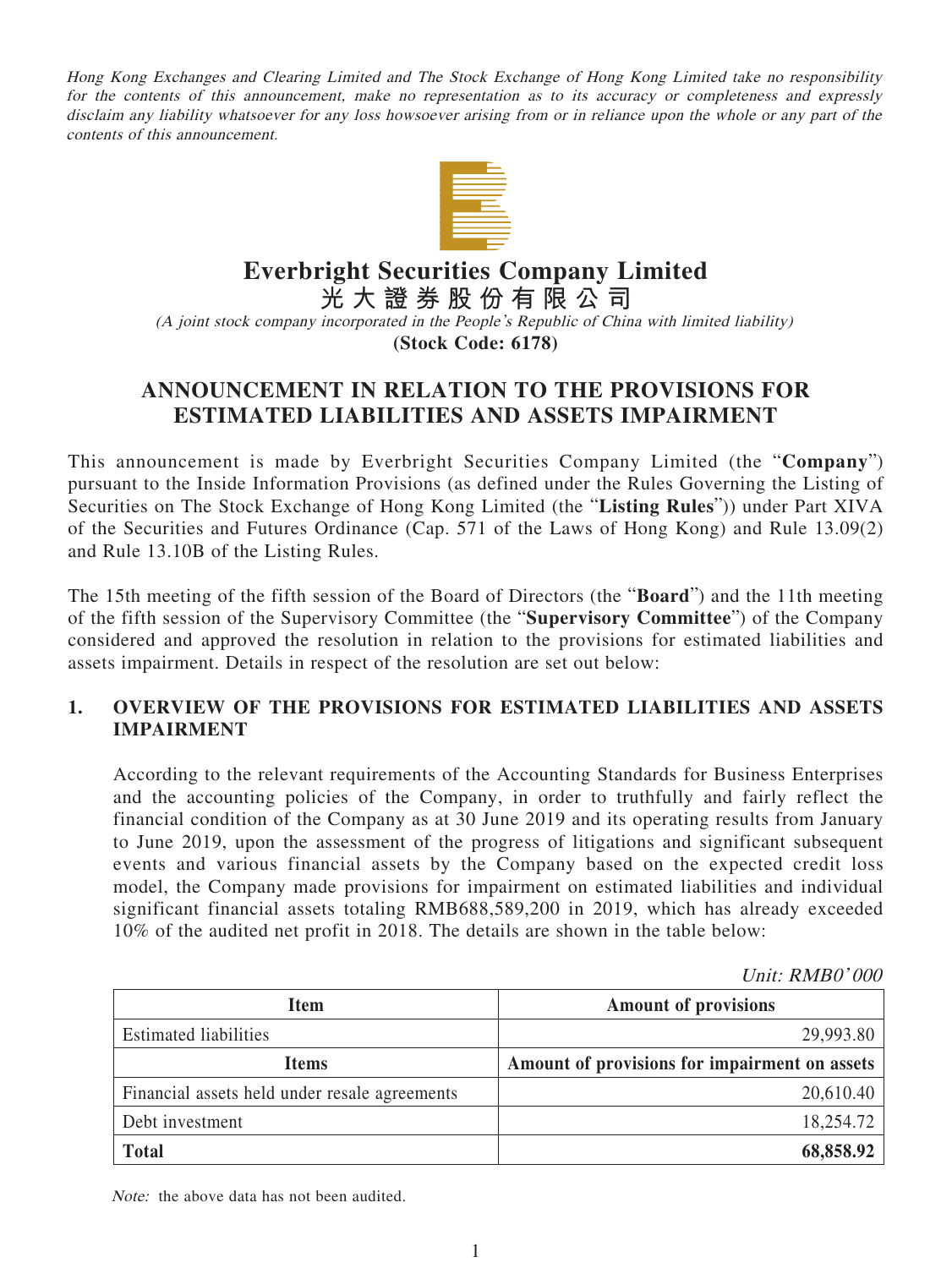# **2. IMPACT OF THE PROVISIONS FOR ESTIMATED LIABILITIES AND ASSETS IMPAIRMENT ON THE COMPANY**

The Company made provision for impairment on estimated liabilities and individual assets totaling RMB688,589,200 in the consolidated financial statements from January to June 2019, resulting in a decrease of RMB688,589,200 in profit and a decrease of RMB526,426,400 in net profit from January to June 2019.

# **3. DETAILS ON THE PROVISIONS FOR ESTIMATED LIABILITIES AND ASSETS IMPAIRMENT**

## **(1) Estimated Liabilities**

On February 2, March 2, March 20 and June 1, 2019, the Company published the Announcement on an Important Matter of a Wholly-owned Subsidiary, the Progress Announcement of Everbright Securities Company Limited, the Announcement in Relation to the Provisions for Estimated Liabilities and Assets Impairment and the Announcement on Update of Important Matters Relating to a Wholly-Owned Subsidiary and Litigation Involved (Announcement No.: LIN 2019-008, LIN 2019-012, LIN 2019-016, LIN 2019-037), and disclosed the matters in relation to the Company's wholly-owned subsidiary, Everbright Capital Investment Co., Ltd. ("**Everbright Capital**") and their progress.

Recently, the impact of the relevant circumstances of MPS incident resulted in adjustments after the balance sheet date in estimated liabilities. The Company's new provision for the first half of 2019 for estimated liabilities is RMB299,938,000. As of the end of June 2019, the aggregate amount of provision made for estimated liabilities is RMB1,699,938,000. In the future, depending on the progress of the matter, the possibility of adjusting the estimated liabilities in accordance with accounting standards is not excluded.

#### **(2) Financial assets held under resale agreements**

The fund receiver carried out stock pledged repurchase transaction business in the Company with its \*ST Huaxin shares as pledge, and secured financing balance of RMB630 million. However, the fund receiver failed to fulfil the repurchase obligation and breached the agreement. It is estimated that the provision for impairment in the first half of 2019 is RMB206.104 million. As of the end of June 2019, impairment of RMB444,773,300 in aggregate has been provided for this transaction.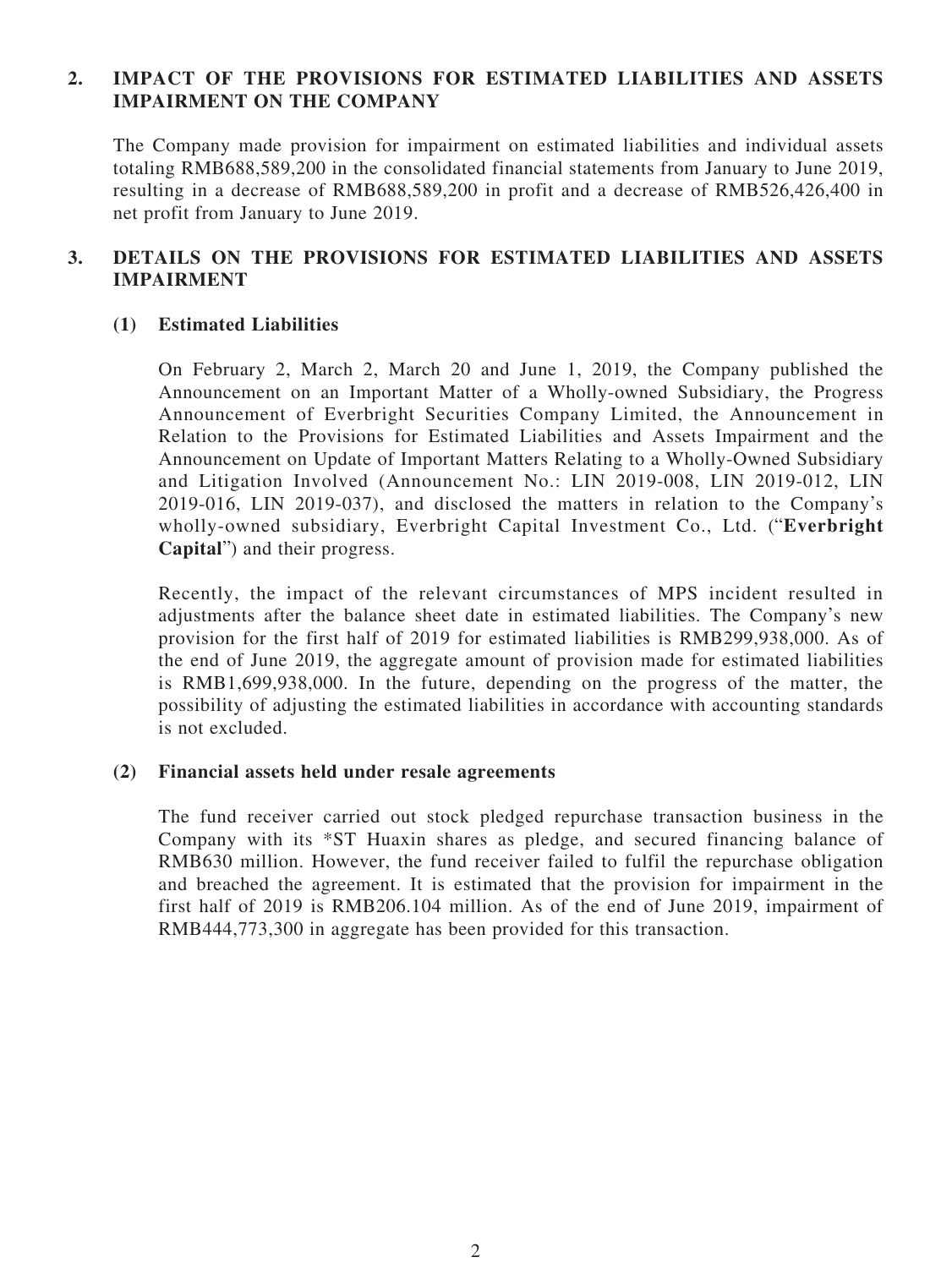#### **(3) Debt investment**

- (i) The Company holds "17 Kangmei MTN003" bonds issued by Kangmei Pharmaceutical Co. Ltd., which were purchased at a cost of RMB80,000,000. There is a large uncertainty in the issuer's ability to repay the bonds. It is estimated that the provision for impairment in 2019 is RMB71,776,800. As at the end of June 2019, the amount of accumulated provision amounts to RMB71,779,800 for this transaction.
- (ii) A subsidiary of the Company holds the debt products issued by Shanghai Huaxin Financial Holding Co., Ltd. (上海華信金融控股有限公司), which were purchased at a cost of RMB110,770,400. The issuer failed to fulfill its obligations of repaying the principal and interest upon maturity. It is estimated that the provision for impairment in 2019 is RMB110,770,400.

# **4. OPINIONS OF INDEPENDENT DIRECTORS ON THE PROVISIONS FOR ESTIMATED LIABILITIES AND ASSETS IMPAIRMENT**

The independent directors of the Company are of the view that the provisions for estimated liabilities and assets impairment are in compliance with the Accounting Standards for Business Enterprises and the accounting policy of the Company, and does not prejudice the interest of the Company and its shareholders as a whole, in particular the interest of minority shareholders.

## **5. OPINIONS OF THE AUDIT COMMITTEE OF THE BOARD ON THE PROVISIONS FOR ESTIMATED LIABILITIES AND ASSETS IMPAIRMENT**

The audit committee of the Board is of the view that the provisions for estimated liabilities and assets impairment are in compliance with the Accounting Standards for Business Enterprises and the accounting policy of the Company, and does not prejudice the interest of the Company and its shareholders as a whole, in particular the interest of minority shareholders.

## **6. OPINIONS OF THE SUPERVISORY COMMITTEE ON THE PROVISIONS FOR ESTIMATED LIABILITIES AND ASSETS IMPAIRMENT**

The Supervisory Committee of the Company is of the view that the provisions for estimated liabilities and assets impairment are in compliance with the Accounting Standards for Business Enterprises and the accounting policy of the Company, the decision-making process is proper and do not prejudice the interest of the Company and its shareholders as a whole, in particular the interest of minority shareholders.